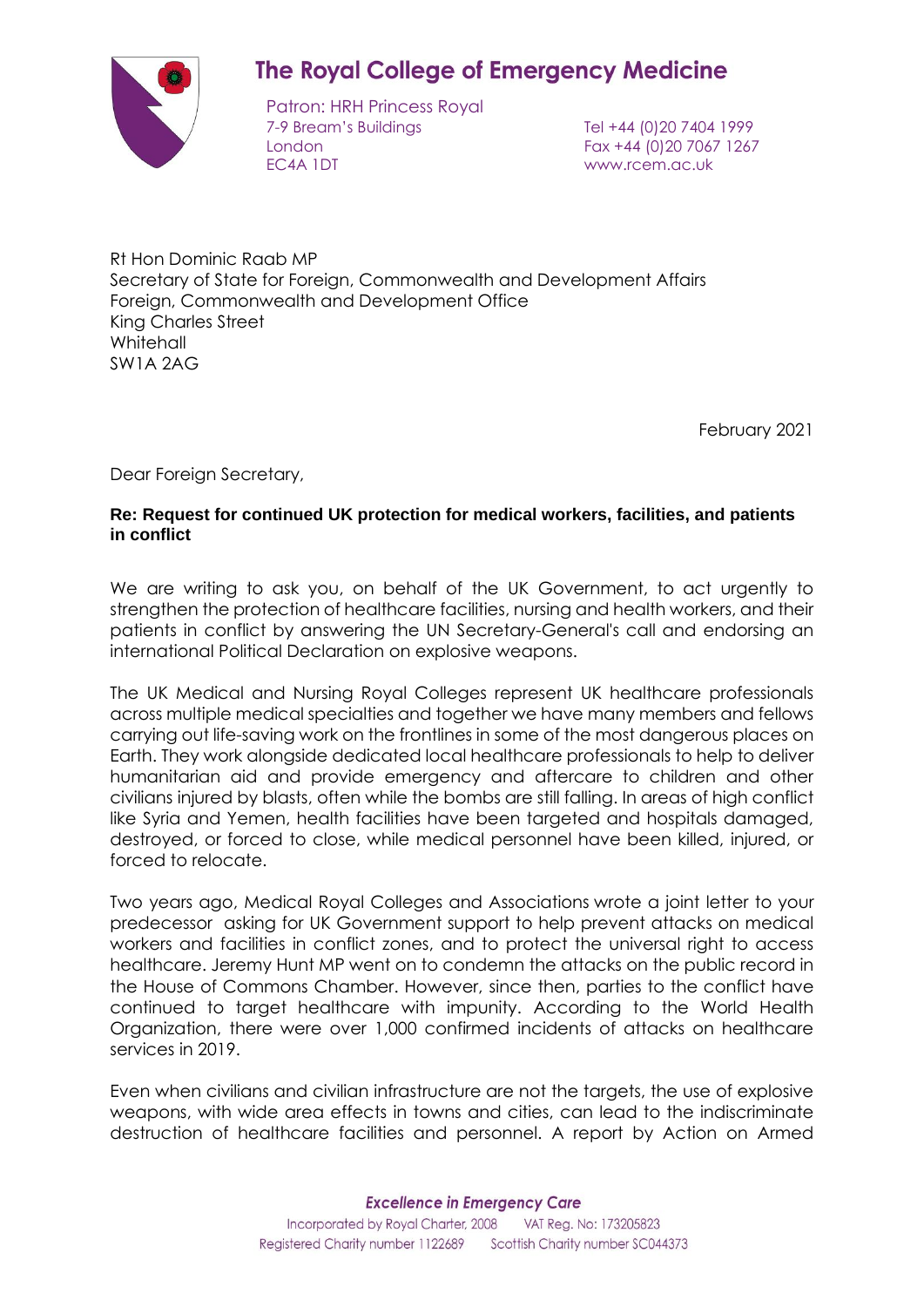Violence stated that 90% of people killed or maimed by explosive weapons used in populated areas are civilians, and we know that they cause particularly devastating harm to children, in both the short and long term.

Save the Children's latest 'Stop the War on Children' report, published in November 2020, highlighted our concerns, as it stated that the number of children killed or maimed in conflict over the past decade has now almost reached 100,000 and that the use of explosive weapons in populated areas has significantly contributed to this horrific milestone.

Furthermore, the destruction of health infrastructure caused by explosive weapons is undermining efforts to develop strong and resilient health systems and to be able to respond effectively to the ongoing COVID-19 pandemic.

We note that the UN Secretary-General and the President of the International Committee of the Red Cross – the guardians of international humanitarian law - have called on States to develop and support a Political Declaration to address the humanitarian harm caused by the use of explosive weapons in populated areas. We are calling on the UK to endorse and promote this Political Declaration in order to strengthen the protection of civilians, but also the protection of medical workers and health centres, whom civilians rely on to survive.

As professional medical organisations, we collectively represent thousands of doctors, nurses, and health workers across the UK. We are coming together to call on the Government to support efforts that will ensure that health workers across the world can provide healthcare in a safe and protected environment without disruption from acts of violence. The vulnerability of healthcare professionals and the facilities they use whilst caring for the populations they serve is one that transcends both borders and our clinical specialties. We urge the Government to agree to the following commitments to:

- 1. Condemn the attacks on healthcare facilities, healthcare workers, and vehicles in conflict zones.
- 2. Reaffirm the belief that all people regardless of gender, sexuality, race, ethnicity, political affiliation, or religious beliefs should have the right to access health care, and all medical professionals should be able to deliver this care in facilities without threat of attack.
- 3. Support the UN Secretary-General's call for States to develop and support a Political Declaration to address the humanitarian harm caused by the use of explosive weapons in populated areas.
- 4. Call upon all Member States to uphold and comply with the Geneva Conventions: to commit to making attacks against healthcare in conflict zones an absolute redline; to support the enforcement of UNSC Resolution 2286; and to call for an immediate cessation to any further attacks on healthcare facilities.

We look forward to hearing from you regarding the actions that the UK Government is taking to ensure medical facilities and personnel are better protected in war, including addressing the use of explosive weapons in populated areas.

Yours sincerely,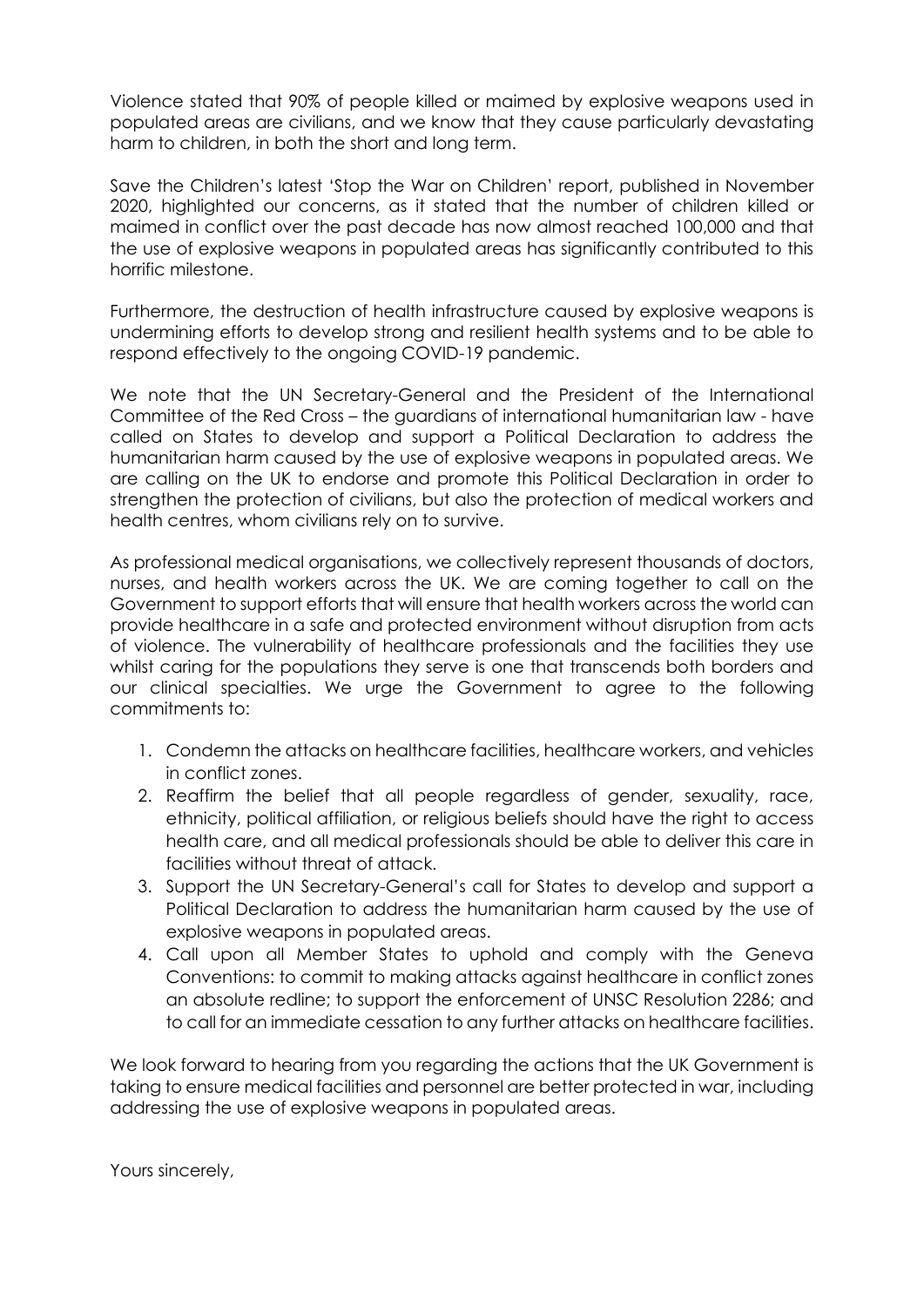the The Neuderon.

Dr Katherine Henderson President, Royal College of Emergency Medicine

onna/unic

Professor Dame Donna Kinnair Chief Executive & General Secretary, Royal College of Nursing

Lows P. Makg

Professor Ravi Mahajan President, Royal College of Anaesthetists

Professor Michael Griffin OBE President, Royal College of Surgeons Edinburgh

Show 2 Mon  $\,<\,$ 

Dr Edward Morris President, Royal College of Obstetricians and Gynaecologists

Professor Russell Viner President, Royal College of Paediatrics and Child Health